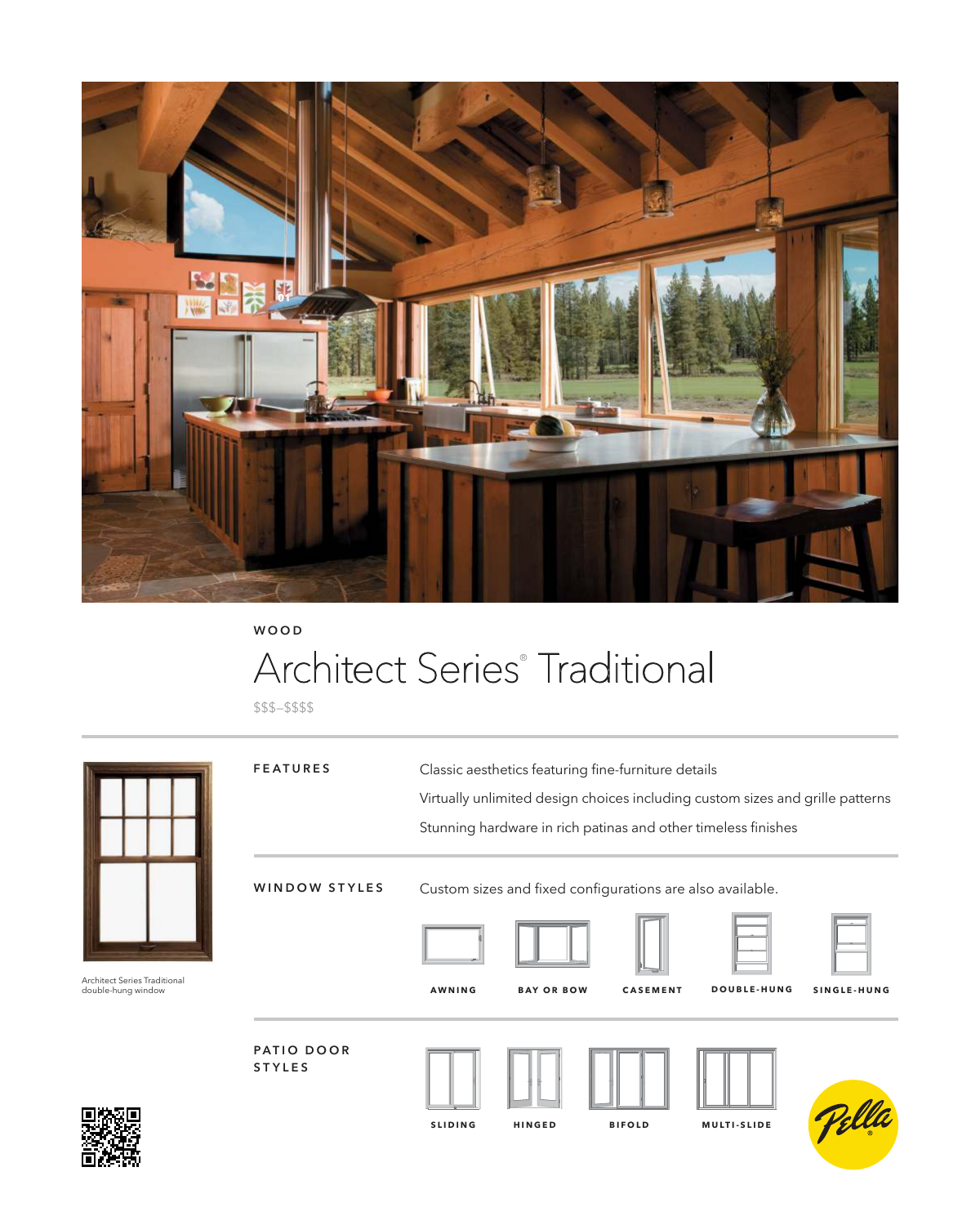### Colors & Finishes ARCHITECT SERIES<sup>®</sup> TRADITIONAL

**WOOD TYPES** Choose the wood species that best complements your home's interior. White oak, red oak, cherry and maple are available as custom solutions.



#### **PREFINISHED PINE INTERIOR COLORS**

When you select pine, we can prefinish in your choice of seven stains or three paint colors. Unfinished or primed and ready-to-paint are also available.



#### **A L U M I N U M - C L A D EXTERIOR COLORS**

Our low-maintenance EnduraClad® exterior finish resists fading. Take durability one step further with EnduraClad Plus which also resists chalking and corrosion.' Custom colors are also available.

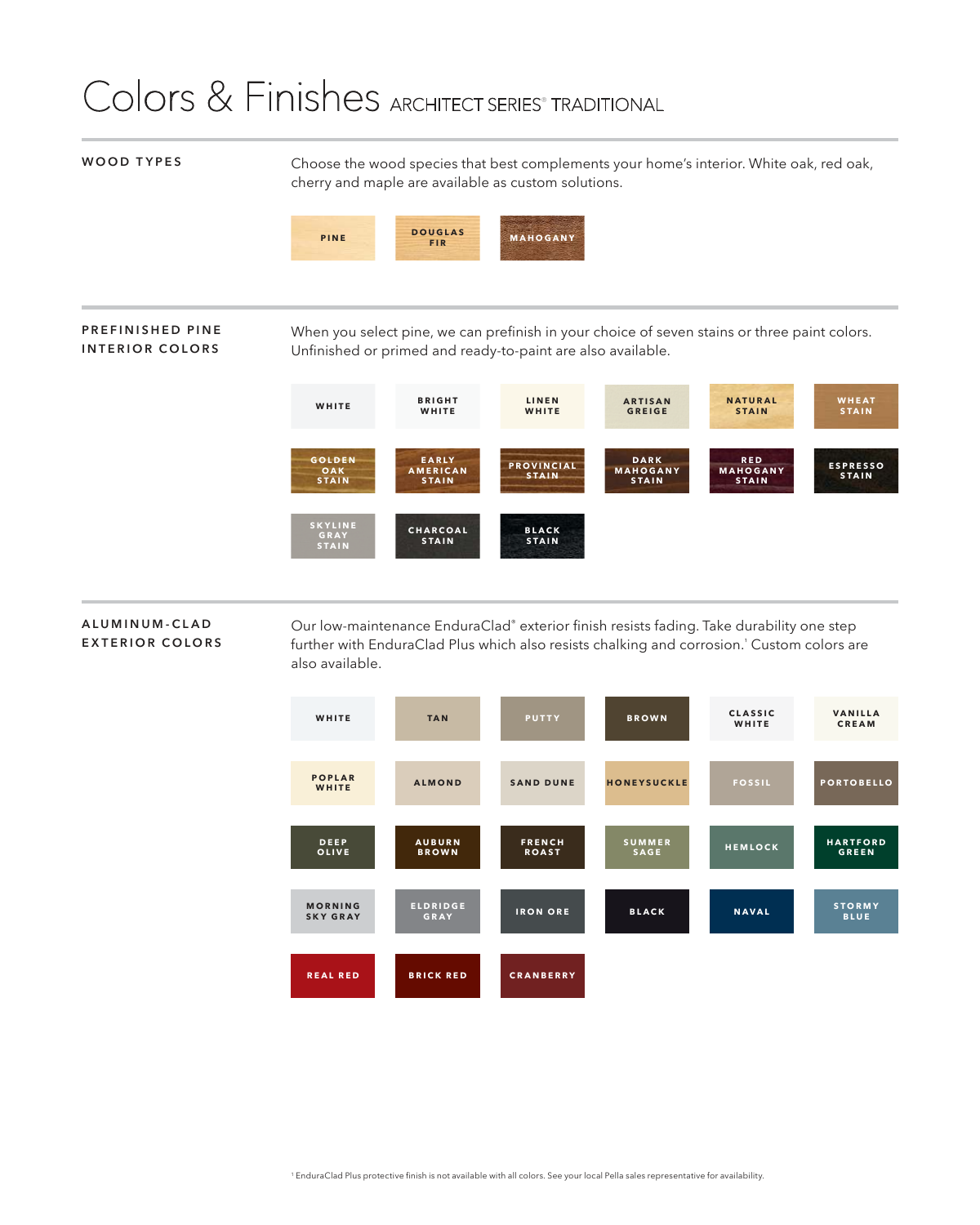# Grilles ARCHITECT SERIES<sup>®</sup> TRADITIONAL

#### **GRILLES**

Choose the look of true divided light, removable roomside grilles or make cleaning easier by selecting grilles-between-the-glass.





**ALUMINUM GRILLES-BETWEEN-THE-GLASS 3/4"**

**O G E E I N T E G R A L L I G H T TECHNOLOGY**® ¹ **7/8", 1-1/4" OR 2"**



**R O O M S I D E R E M O V A B L E GRILLES** ¹ **3/4", 1-1/4" OR 2"**

| WHITE                             | <b>IVORY</b>              | TAN <sup>3</sup> |
|-----------------------------------|---------------------------|------------------|
|                                   |                           |                  |
| <b>PUTTY3</b>                     | <b>BROWN</b> <sup>3</sup> | <b>HARVEST</b>   |
|                                   |                           |                  |
| <b>BRICKSTONE</b>                 | CORDOVAN                  | <b>BLACK</b>     |
|                                   |                           |                  |
| <b>MORNING</b><br><b>SKY GRAY</b> | <b>SAND DUNE</b>          |                  |

**GRILLES-BETWEEN-THE-GLASS INTERIOR COLORS:**²

### **GRILLE PATTERNS**

In addition to the patterns shown here, custom grille patterns are available.









**TOP ROW**

**TRADITIONAL 9-LITE PRAIRIE 12-LITE PRAIRIE 14-LITE PRAIRIE**











**S I M U L A T E D CUSTOM FRENCH**

**VICTORIAN**

**CROSS NEW ENGLAND** **DIAMOND**

<sup>1</sup> Color-matched to your product's interior and exterior color.

2 Appearance of exterior grille color may vary depending on the Low-E insulating glass selection.

<sup>3</sup> Only available with matching interior and exterior colors.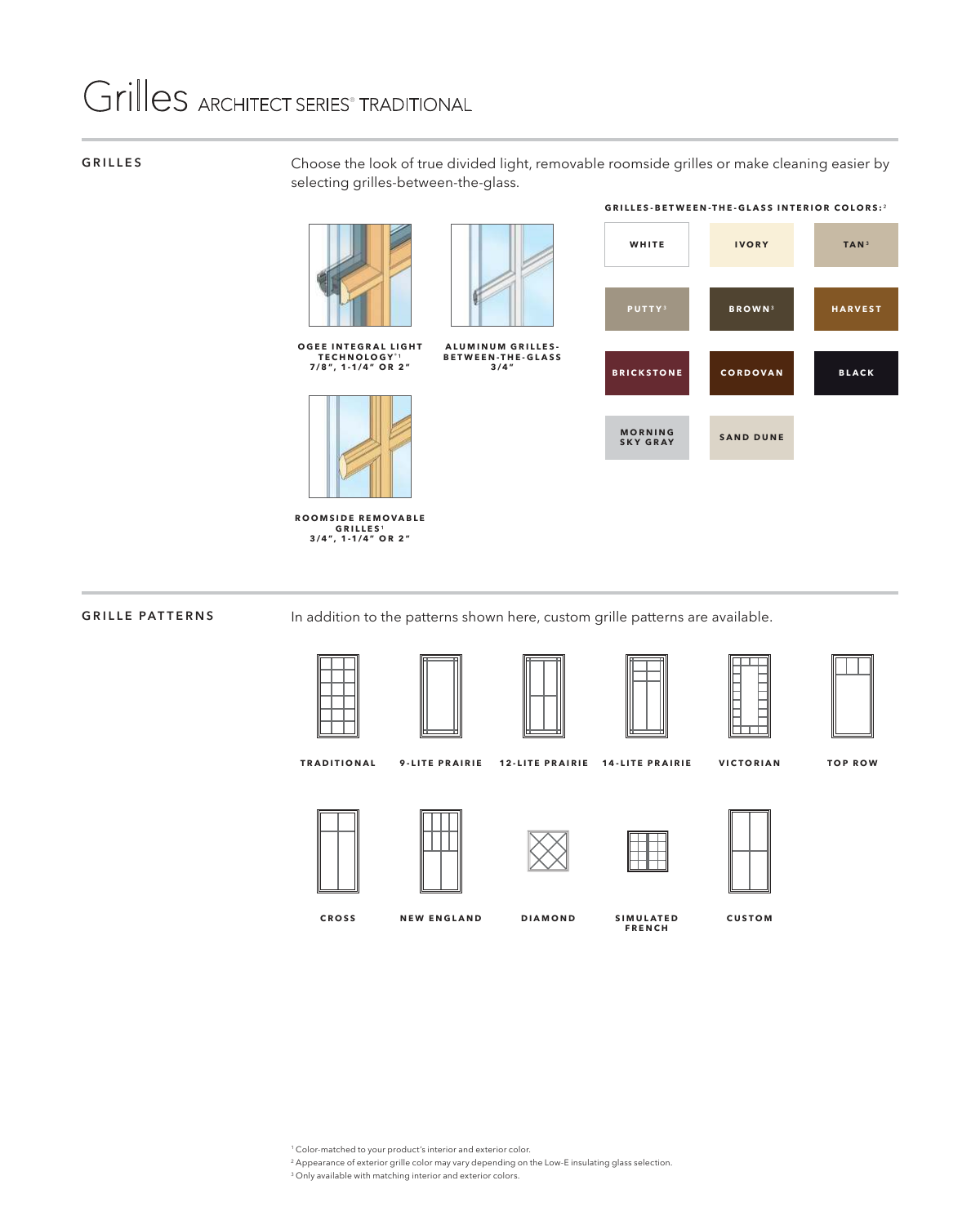# Window Hardware ARCHITECT SERIES<sup>®</sup> TRADITIONAL

#### **CLASSIC COLLECTION** Get a timeless look with authentic styles in classic finishes. **FOLD-AWAY CRANK** Antiek **S P O O N - S T Y L E LOCK FINISHES: A N T I Q U E BRASS MATTE BLACK B R I G H T BRASS CHAMPAGNE WHITE BROWN SATIN NICKEL O I L - R U B B E D BRONZE**

**RUSTIC COLLECTION** Create a distinct and charming look with distressed finishes.



**FOLD-AWAY CRANK** Antiek



**S P O O N - S T Y L E LOCK**

**D I S T R E S S E D BRONZE DISTRESSED NICKEL**

**FINISHES:**

**ESSENTIAL COLLECTION** Select from popular designs and finishes to suit every style.



## Added Security

**INSYNCTIVE ® TECHNOLOGY** Choose optional built-in security sensors powered by Insynctive technology so you know at a glance if your windows are closed and patio doors are closed and locked.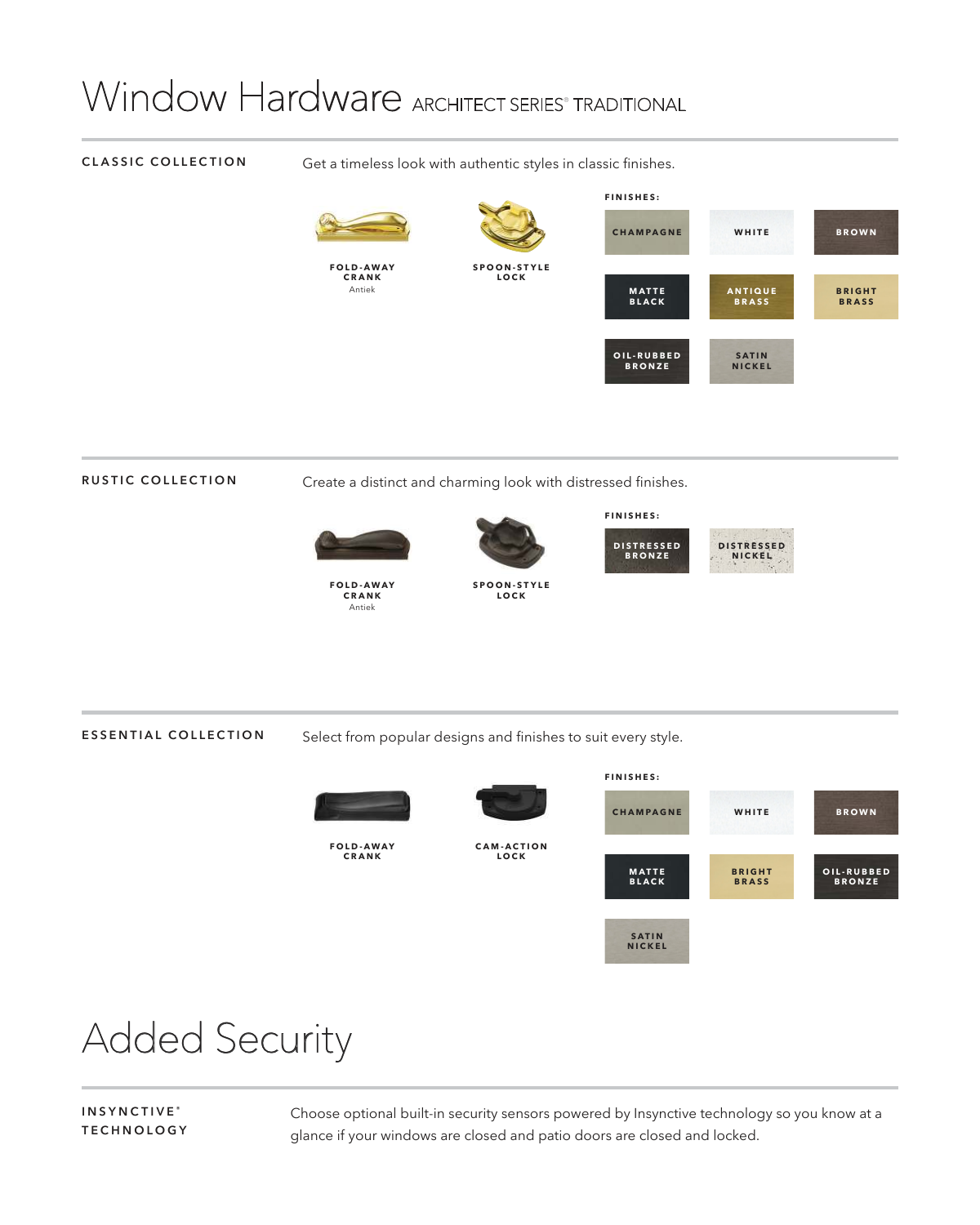# Patio Door Hardware<sup>1</sup> ARCHITECT SERIES<sup>®</sup> TRADITIONAL

### **CLASSIC COLLECTION**

Choose timeless pieces for a look that will never go out of style.



**MODERN COLLECTION**

Achieve the ultimate contemporary look with sleek finishes.



**RUSTIC COLLECTION**

Stand out with bold looks and create an utterly unique aesthetic.



**DOOR HANDLES** Rustiek | Gusto

**HINGED PATIO DOOR HANDLE** Spiere



**SLIDING PATIO DOOR HANDLE** Notus

**FINISHES:**



**ESSENTIAL COLLECTION** Elevate your style and transform your home with elegant selections.



<sup>1</sup> Different patio door hardware options available on Pella® Scenescape™ bifold and multi-slide products. See pella.com or contact your local Pella sales representative for availability.